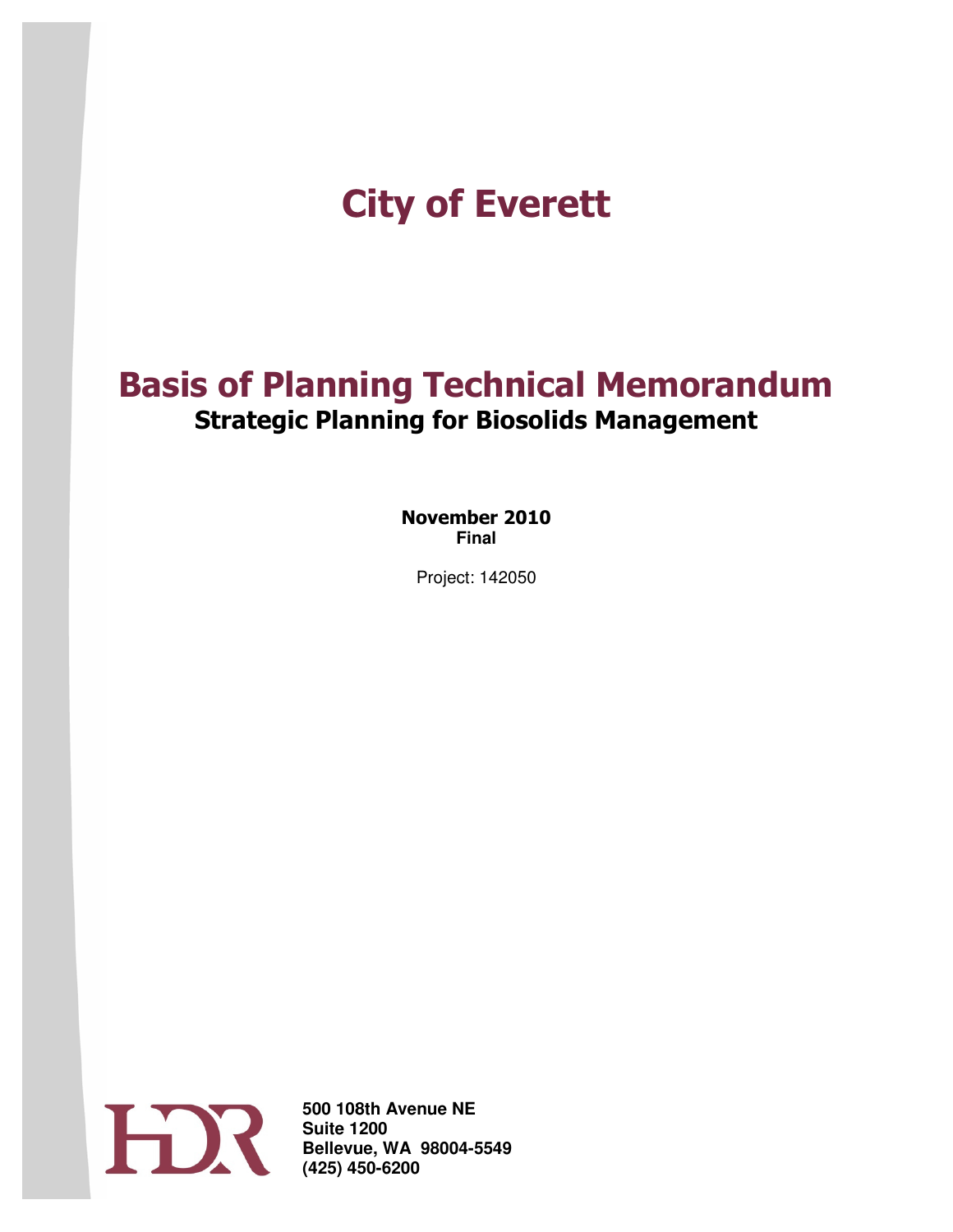# Table of Contents

| 1.0 |     |       |  |
|-----|-----|-------|--|
|     | 1.1 |       |  |
|     | 1.2 |       |  |
|     |     | 1.2.1 |  |
|     |     | 1.2.2 |  |
|     |     | 1.2.3 |  |
| 2.0 |     |       |  |
|     | 2.1 |       |  |
|     | 2.2 |       |  |
|     |     | 2.2.1 |  |
|     |     | 2.2.2 |  |
|     |     | 2.2.3 |  |
|     |     | 2.2.4 |  |
|     |     | 2.2.5 |  |
|     | 2.3 |       |  |
|     | 2.4 |       |  |
|     |     | 2.4.1 |  |
|     |     | 2.4.2 |  |
|     | 2.5 |       |  |
|     | 2.6 |       |  |
| 3.0 |     |       |  |
|     | 3.1 |       |  |
|     | 3.2 |       |  |
| 4.0 |     |       |  |

#### List of Tables

| Table 1: Projected Average Biosolids Quantities With and Without City of Snohomish |  |
|------------------------------------------------------------------------------------|--|
|                                                                                    |  |
|                                                                                    |  |
|                                                                                    |  |
|                                                                                    |  |
|                                                                                    |  |
|                                                                                    |  |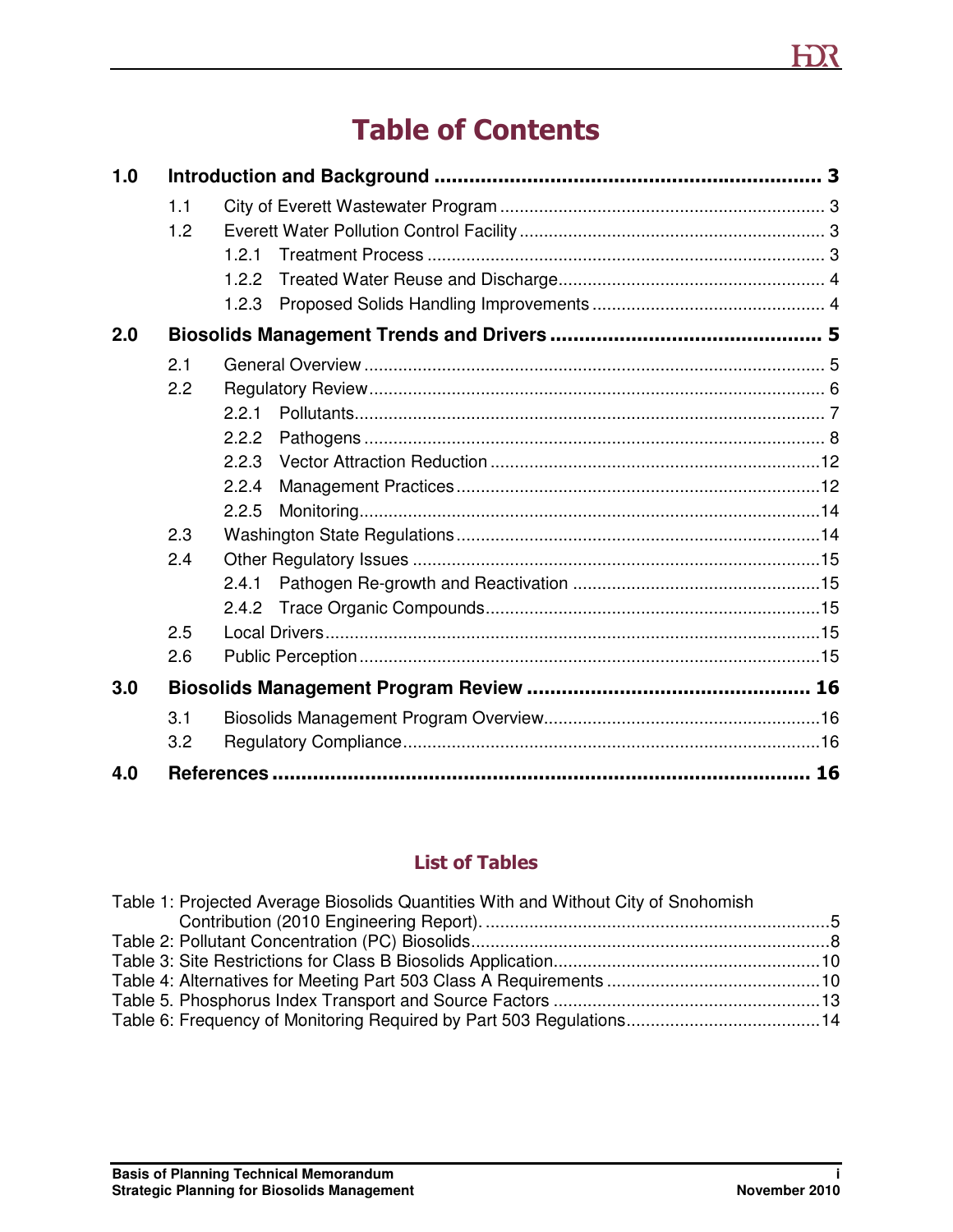# List of Figures

|         | Figure 1: North East Biosolids and Residuals Association Estimate of Biosolids          |  |
|---------|-----------------------------------------------------------------------------------------|--|
|         | Use/Disposal in the US in 2004 (NEBRA, 2007; MSW = Municipal Solid Waste). 6            |  |
|         | Figure 2: NEBRA Estimate of Biosolids Use/Disposal in Washington in 2004 (NEBRA,        |  |
|         |                                                                                         |  |
|         | Figure 3: Class A Alternative 1, Regime D (solids concentration less than 7 percent, at |  |
|         |                                                                                         |  |
|         | Figure 4: USEPA Estimate of the Production of Class A Biosolids in the US (USEPA,       |  |
| 1999)11 |                                                                                         |  |

# List of Acronyms

| <b>ATAD</b>  | autothermal thermophilic aerobic digestion      |
|--------------|-------------------------------------------------|
| <b>BUFs</b>  | <b>Beneficial Use Facilities</b>                |
| CFR.         | Code of Federal Regulations                     |
| <b>CFU</b>   | Colony-Forming Unit                             |
| CWA          | Clean Water Act                                 |
| EPA          | <b>US Environmental Protection Agency</b>       |
| EQ           | <b>Exceptional Quality</b>                      |
| <b>MPN</b>   | Most Probable Number                            |
| <b>NAS</b>   | <b>National Academies of Science</b>            |
| <b>NPDES</b> | National Pollutant Discharge Elimination System |
| <b>NRCS</b>  | <b>Natural Resources Conservation Service</b>   |
| O&M          | Operations and Maintenance                      |
| PC           | pollutant concentration                         |
| <b>PEC</b>   | Pathogen Equivalency Committee                  |
| PFRP         | Processes to Further Reduce Pathogens           |
| PFU          | <b>Plaque-Forming Unit</b>                      |
| PSRP         | Process to Significantly Reduce Pathogens       |
| TF/SC        | <b>Trickling Filter/Solids Contact</b>          |
| <b>TS</b>    | <b>Total Solids</b>                             |
| <b>USEPA</b> | <b>US Environmental Protection Agency</b>       |
| <b>VAR</b>   | <b>Vector Attraction Reduction</b>              |
| VS           | <b>Volatile Solids</b>                          |
| WERF         | <b>Water Environment Research Foundation</b>    |
| <b>WPCF</b>  | <b>Water Pollution Control Facility</b>         |
| <b>WSS</b>   | <b>Water Secondary Sludge</b>                   |
| <b>WWTP</b>  | <b>Wastewater Treatment Plant</b>               |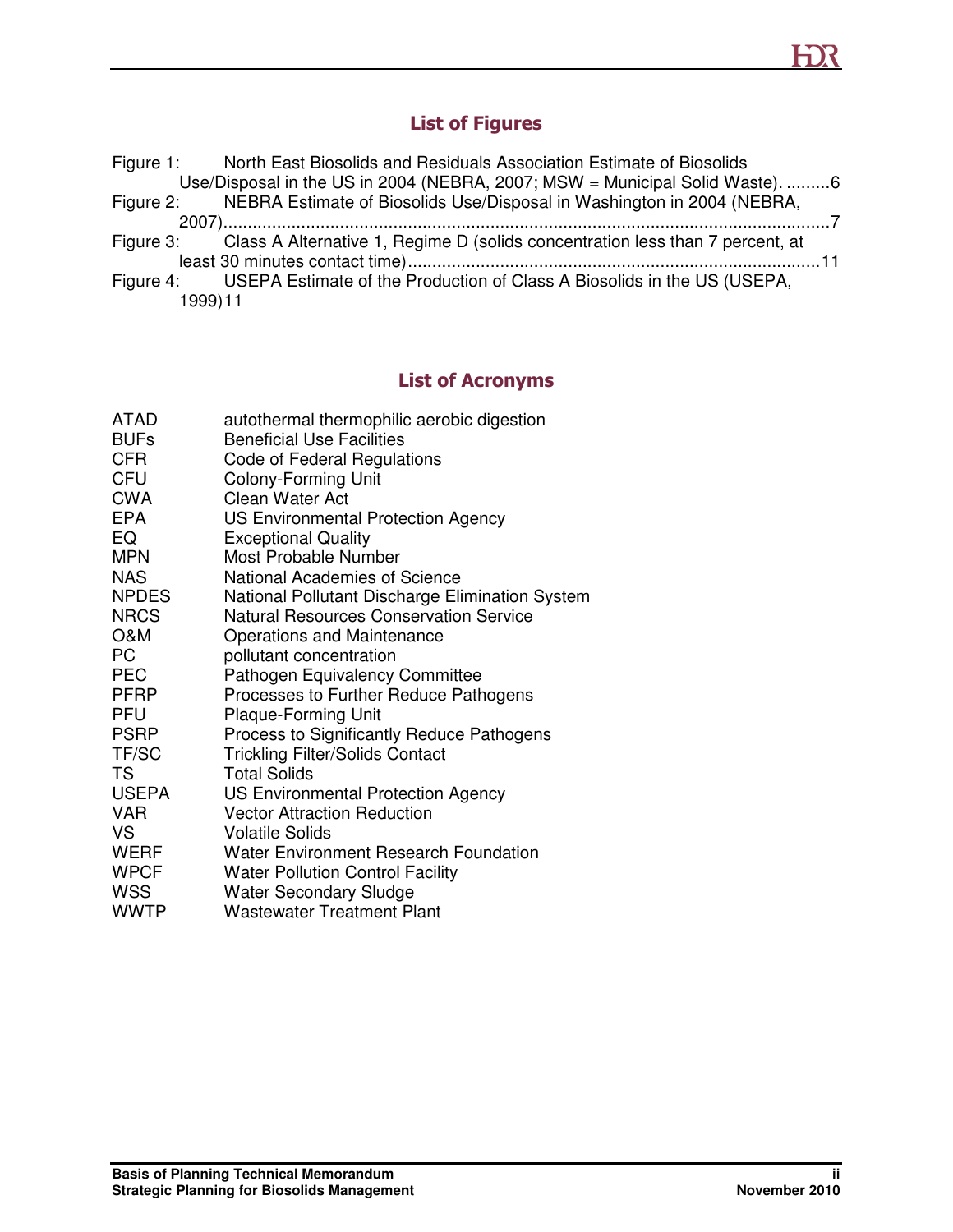# 1.0 Introduction and Background

The City of Everett, Washington has contracted with HDR Engineering, Inc. to develop a strategic plan for the biosolids management program in order to identify needs, risks, and adaptations to improve the existing program. This plan will include the examination of possible interim treatment expansion at the existing facilities, along with integration with the currently planned construction of future treatment processes.

Presently the City's processing of biosolids generates an end product that is managed by recycling it as a fertilizer. Five approaches have been used to recycle biosolids:

- Land application on agricultural sites (referred to as land application);
- Forest fertilization (silvicultural application);
- Creating a Class A compost for use in landscaping;
- Using Class B biosolids for landscaping at the City's Water Pollution Control Facility (WPCF); and
- Using Class B biosolids for land reclamation projects.

A desirable approach may be to continue to diversify end use products.

This technical memorandum provides basic background information on the City of Everett's sewer utility, the facilities and processes currently used to treat wastewater at the City's Water Pollution Control Facility (WPCF), and the City's current and historic biosolids management practices. A discussion of biosolids regulations and trends will lay a foundation for development of the strategic plan.

### 1.1 City of Everett Wastewater Program

The City of Everett owns and operates 345 miles of sewers and 29 pump stations that convey domestic, commercial, and industrial wastewater to the Everett WPCF (City of Everett, 2008). Some sections of the City's sewer system collect both wastewater and stormwater runoff, and are referred to as combined sewers. The City operates combined sewage storage and treatment facilities to manage the excess stormwater collected in the sewer system.

# 1.2 Everett Water Pollution Control Facility

The Everett WPCF is located in north Everett, just east of Interstate 5 adjacent to the Snohomish River. The WPCF serves the City of Everett as well as other purveyors outside the City including: the Mukilteo Water and Wastewater District, the Alderwood Water and Wastewater District, the City of Marysville, and the Silver Lake Water and Sewer District. The City is also considering accepting and treating wastewater from the City of Snohomish.

The WPCF has a design capacity of 36.3 million gallons per day (MGD), with a 2008 average annual flow of 18.6 MGD.

#### 1.2.1 Treatment Process

The Everett WPCF was constructed as a lagoon system in the 1960's (Carollo, 2009). The WPCF now has two parallel treatment trains: an aeration/oxidation pond system (North plant) and a trickling filter/solids contact (TF/SC) process (South plant). The TF/SC process treats the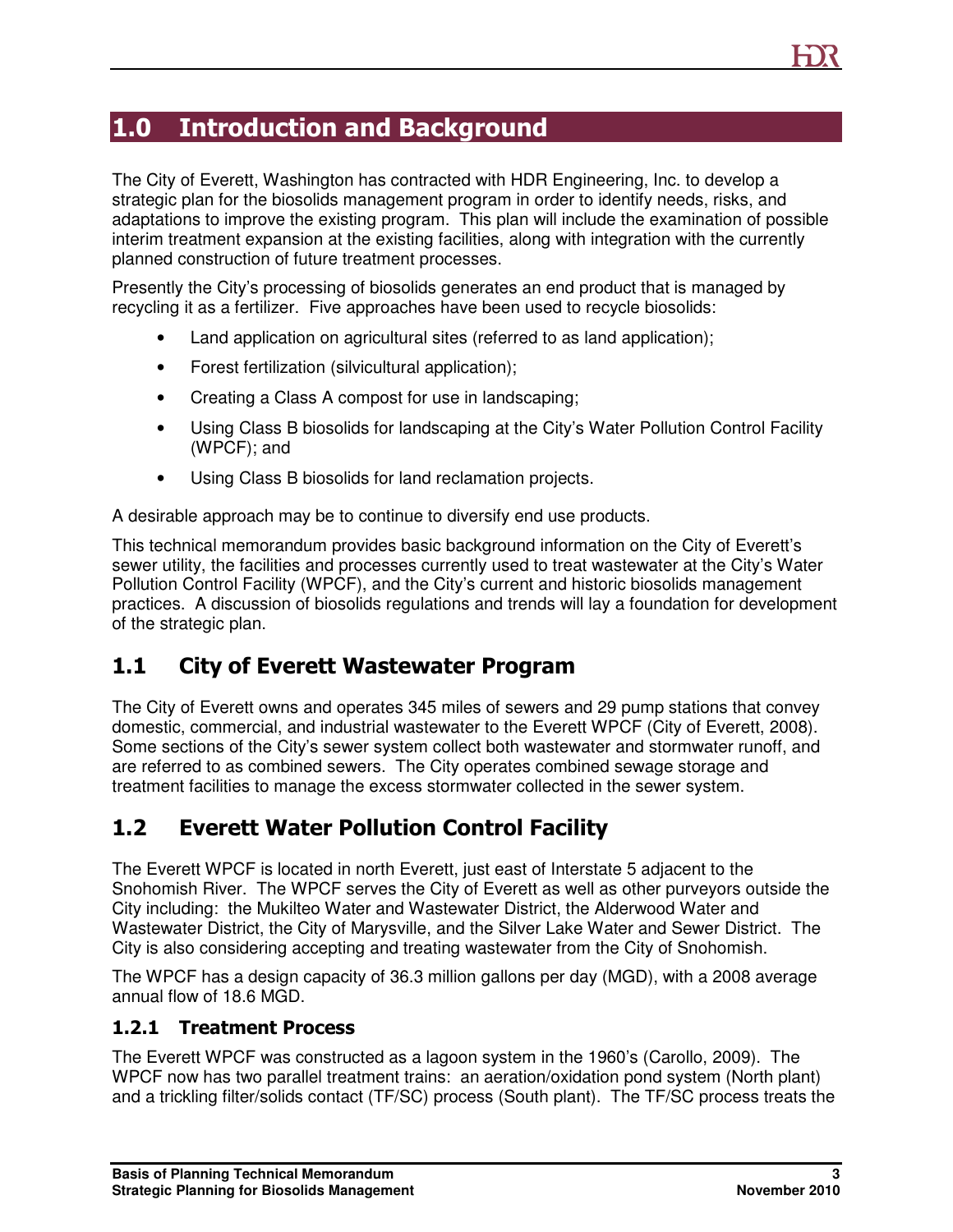base wastewater flow, and excess quantity is routed to the lagoon process, which also provides peak flow storage (City of Everett, 2008). The Headworks serves both trains and provides screening and grit (rocks and other dense materials) removal. Both treatment trains provide secondary treatment with biological processes and disinfection of the treated wastewater. Currently, the two parallel treatment trains have the following processes downstream of the Headworks:

- 1. Aerated lagoon system (North plant):
	- a. Two facultative (partially aerated) lagoons, each with a volume of about 33.5 million gallons.
	- b. Oxidation Pond: shallow (4-6 ft deep) ponds where anaerobic and aerobic degradation of the wastewater takes place, facilitated by microorganisms.
	- c. Polishing Pond: provide final clarification of the water after degradation takes place in the oxidation pond.
	- d. Disinfection: sodium hypochlorite is added to the treated water.
- 2. The "mechanical" (South) plant:
	- e. Primary Sedimentation: large tanks that allow organic solids to settle by gravity.
	- f. Trickling Filters: large tanks with filter media supporting the growth of bacteria for biological (secondary) treatment.
	- g. Solids Contact Basin: tanks that are aerated to improve the settling characteristics of the trickling filter outlet water.
	- h. Secondary Sedimentation: large circular tanks that allow biological solids from the solids contact basin to settle by gravity.
	- i. Disinfection: sodium hypochlorite is added to the treated water.

Solids accumulated in the primary sedimentation tanks, called primary sludge, are pumped to the facultative lagoons (AC-1 and AC-2). Excess solids from the secondary sedimentation tanks, called waste secondary sludge (WSS), are also pumped to these lagoons.

Everett currently removes biosolids from the lagoon system every one or two years. A contractor is hired to dredge and dewater the biosolids, which are then temporarily stored on an asphalt pad at the east side of lagoon system prior to beneficial use.

#### 1.2.2 Treated Water Reuse and Discharge

Treated wastewater from the "mechanical" (South) plant train is discharged through a marine outfall to Port Gardner Bay. This outfall is shared with the Kimberly Clark Corporation and the City of Marysville. Another outfall to the Snohomish River serves the lagoon (North) plant train, which treats excess flows that exceed the capacity of the "mechanical" (South) plant train. A small portion of the treated water can be reused as cooling water at the Kimberly Clark mill.

#### 1.2.3 Proposed Solids Handling Improvements

Since 2007, there has been an increase in organic loading to the Everett WPCF, which requires adding treatment capacity to remain in compliance with the City's National Pollutant Discharge Elimination System (NPDES) permit. In April 2010, the City completed an extensive planning process for future expansion of the WPCF to accommodate expected growth through the year 2030. The 2010 Engineering Report recommended a number of upgrades to the WPCF including separate anaerobic digestion of all solids generated from the treatment process. The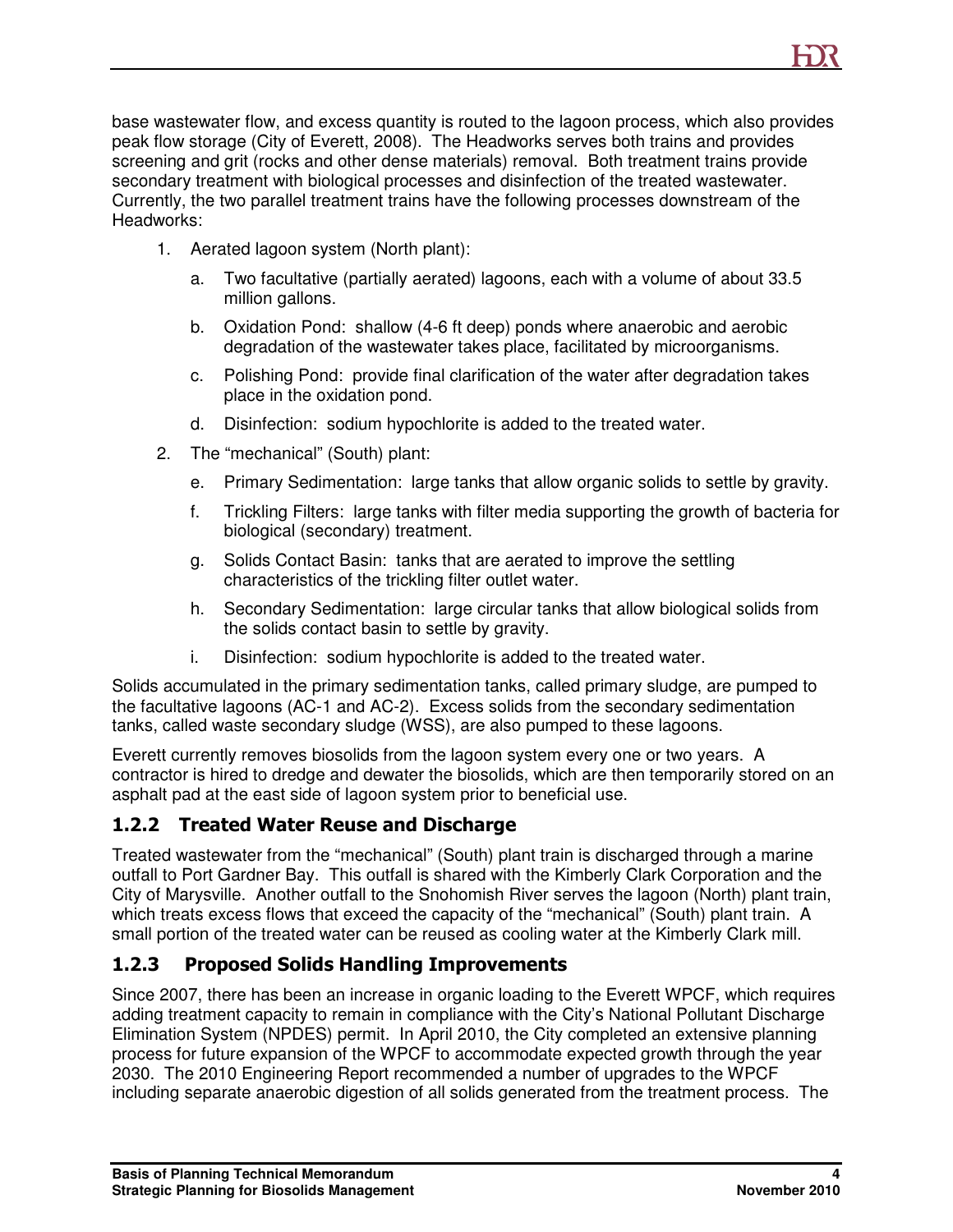anaerobic digestion process is currently under design with construction anticipated by 2016. A mechanical solids dewatering process was recommended for construction in 2030.

The 2010 Engineering Report presented biosolids quantity estimates through the year 2030. Two projections are made, as it is unknown at this time whether or not the City of Snohomish will discharge wastewater to the City of Everett in the future. The estimated biosolids quantities are shown in Table 1.

| <b>WITHOUT SNOHOMISH</b> | <b>DRY TONS/YEAR</b> |
|--------------------------|----------------------|
| 2010                     | 5,749                |
| 2020                     | 7,063                |
| 2030                     | 7,884                |
|                          |                      |
| <b>WITH SNOHOMISH</b>    | <b>DRY TONS/YEAR</b> |
| 2010                     | 5,749                |
| 2020                     | 7,665                |

# 2.0 Biosolids Management Trends and Drivers

### 2.1 General Overview

USEPA (1999) and NEBRA (2007) provide the most wide-ranging look at trends in biosolids management in the US. Figure 1 shows the breakdown of biosolids use/disposal in the US in 2004. Land application and advanced treatment (Class A or similar processing) represent over half of the biosolids use in the US.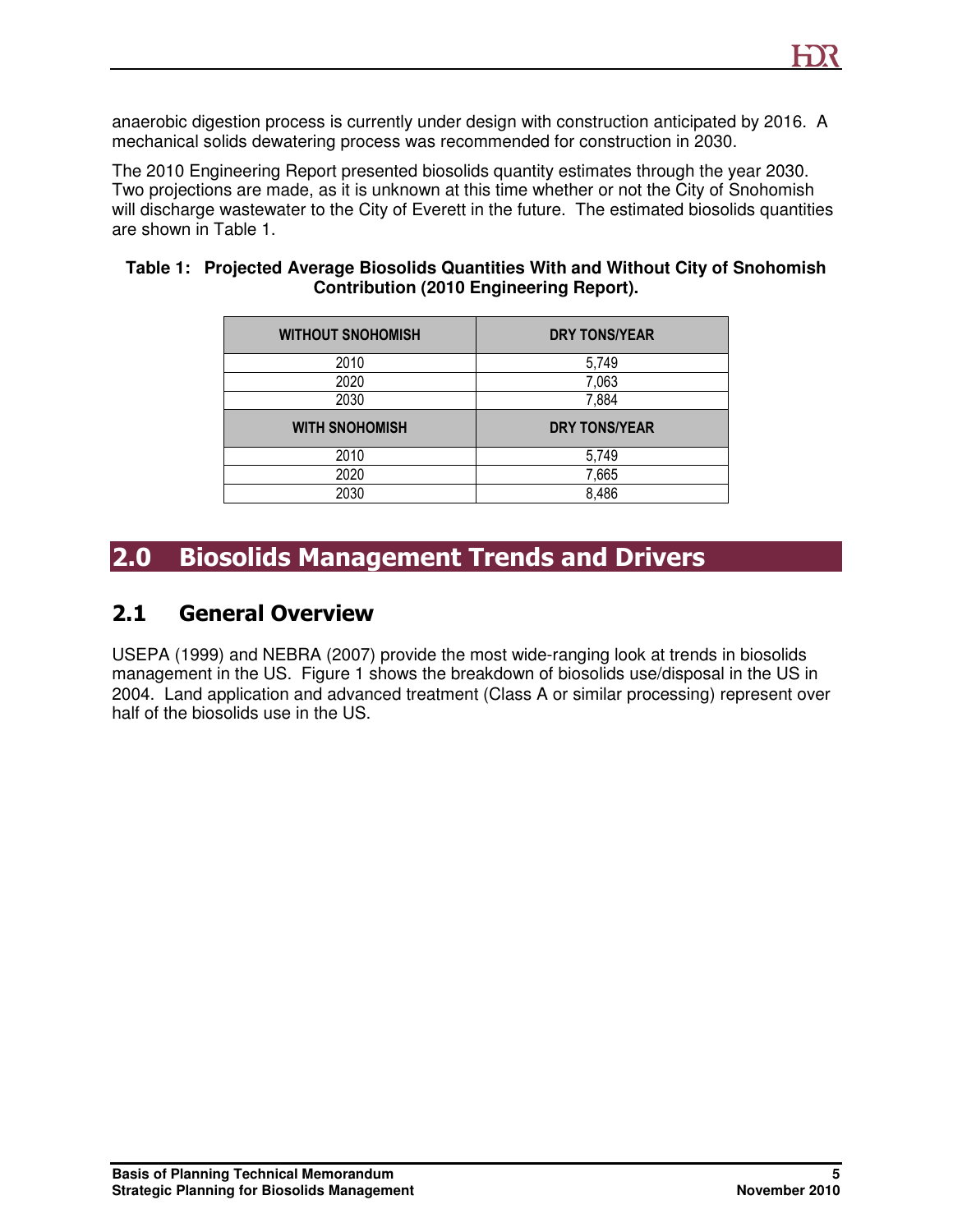

#### **Figure 1: North East Biosolids and Residuals Association Estimate of Biosolids Use/Disposal in the US in 2004 (NEBRA, 2007; MSW = Municipal Solid Waste).**

In Washington, a number of utilities produce Class A biosolids including Everett (composting). Most biosolids in Washington are land applied on agricultural land as Class B biosolids, as shown in Figure 2.

### 2.2 Regulatory Review

The policy of the US Environmental Protection Agency (EPA) is to promote the beneficial use of biosolids while maintaining environmental quality and protecting public health (EPA, 2003). The Clean Water Act (CWA) Amendments of 1987 required the EPA to develop new regulations pertaining to sewage sludge/biosolids. In February, 1993, EPA published 40 CFR Part 503 (i.e., Part 503). The Part 503 Rule is a complex, risk-based assessment of potential environmental effects of pollutants that may be present in biosolids (USEPA, 1995). These guidelines regulate pollutant and pathogen concentrations as well as vector attraction reduction (VAR). The guideline defines biosolids as Class A or Class B, depending on the potential level of pathogens. Class A biosolids must meet strict pathogen standards and can be used with no restrictions, while Class B biosolids must meet less stringent pathogen requirements, with application restricted to crops with limited human and animal exposure. Biosolids in both classes must meet VAR requirements.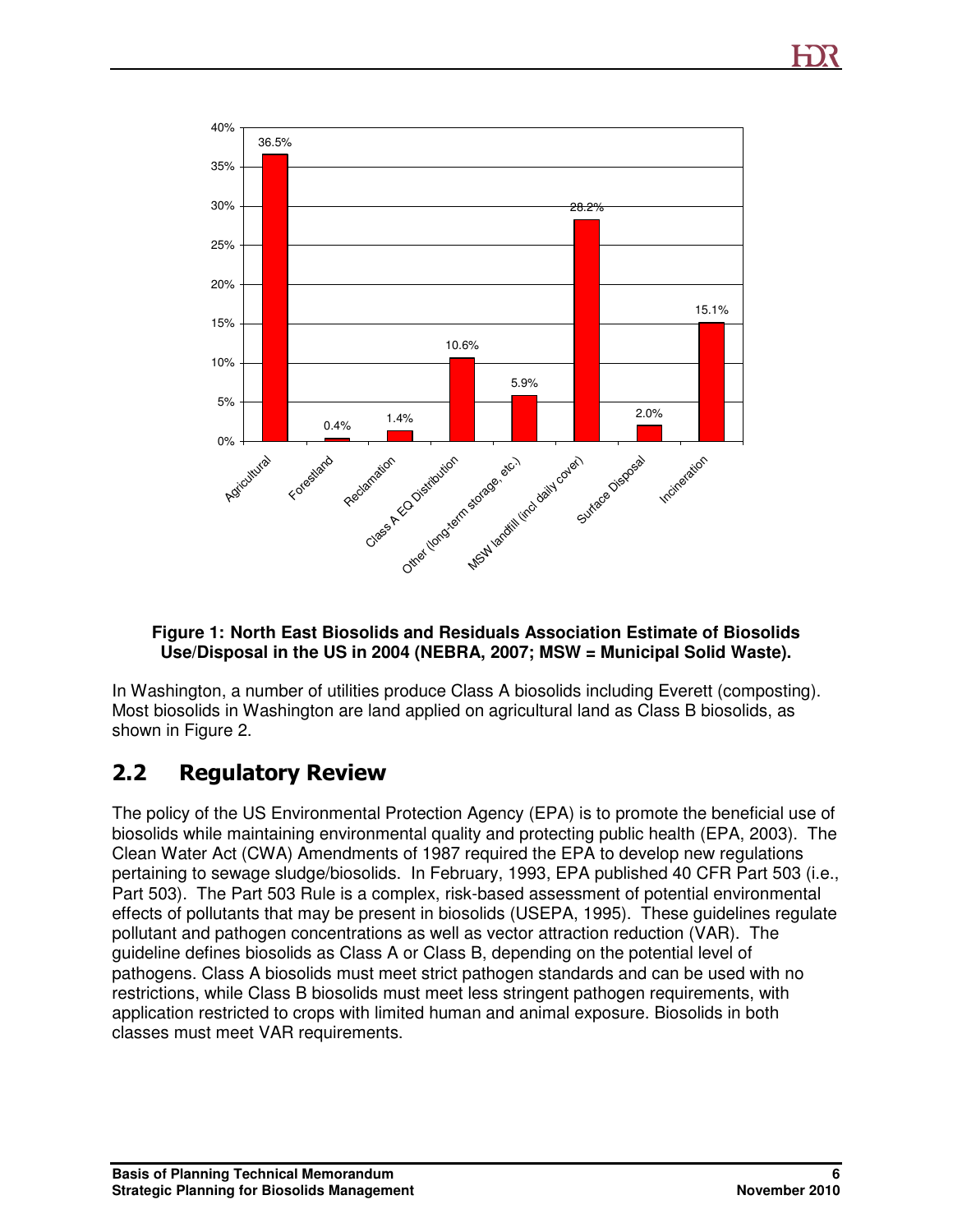

#### **Figure 2: NEBRA Estimate of Biosolids Use/Disposal in Washington in 2004 (NEBRA, 2007).**

The Part 503 Rule applies to biosolids applied to agricultural and non-agricultural land, biosolids placed in or on surface disposal sites, or biosolids that are incinerated. Biosolids that are disposed of in a landfill or used as a cover material at a landfill are subject to federal requirements in 40 CFR Part 258. The general provisions of the Part 503 Rule provide basic requirements for biosolids applied to land including pollutant limits, management practices, operational standards, monitoring, record keeping, and reporting. This technical memorandum will not discuss requirements for surface disposal, disposal in a landfill, or incineration. Washington State requires "beneficial use" of biosolids, which is typically interpreted by the Department of Ecology as recycling. The City has moved forward with design of an anaerobic digestion system and will continue to produce biosolids suitable for recycling.

#### 2.2.1 Pollutants

Part 503 also requires that limits for certain pollutants, such as metals, not be exceeded. Two approaches to meeting the Part 503 metals limits are allowed: 1) a maximum concentration must be met, or 2) a maximum cumulative amount of metals added to the soil via biosolids must be met. Biosolids meeting the Part 503 requirements by method one are called pollutant concentration (PC) biosolids, and limits are shown in Table 2. If biosolids metals meet these concentrations, no record keeping of cumulative loading to soils is required. If PC biosolids also meet Class A pathogen reduction standards, they are considered exceptional quality (EQ), and may be distributed to the public. The City currently meets all maximum allowable concentration limits for PC biosolids. USEPA is considering lowering the limits of some of these pollutants and close scrutiny of the City's biosolids is strongly suggested so that the City will be prepared if regulatory changes occur.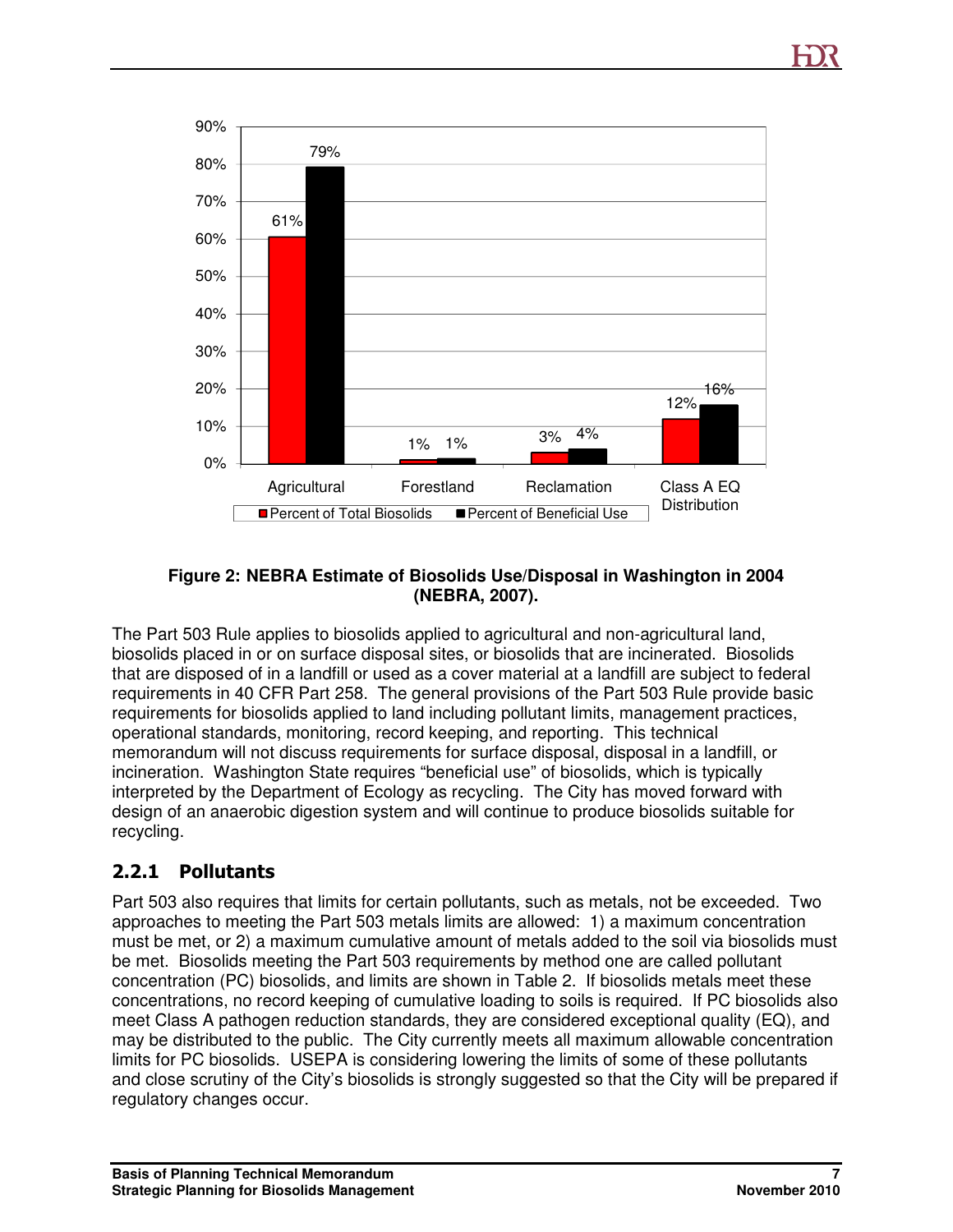| <b>POLLUTANT</b> | <b>ALLOWABLE</b><br><b>CONCENTRATION</b><br>(mg/kg monthly average) <sup>1</sup> | <b>EVERETT 2009 AVERAGE</b><br><b>CONCENTRATION</b><br>(mg/kg) |
|------------------|----------------------------------------------------------------------------------|----------------------------------------------------------------|
| Arsenic (As)     | 41                                                                               | 11.3                                                           |
| Cadmium (Cd)     | 39                                                                               | 8.3                                                            |
| Copper (Cu)      | 1,500                                                                            | 526                                                            |
| Lead (Pb)        | 300                                                                              | 116                                                            |
| Mercury (Hg)     | 17                                                                               | 2                                                              |
| Nickel (Ni)      | 420                                                                              | 47                                                             |
| Selenium (Se)    | 100                                                                              |                                                                |
| Zinc(Zn)         | 2,800                                                                            | 1,558                                                          |

#### **Table 2: Pollutant Concentration (PC) Biosolids**

1. Source: Table 3 of 40 CFR 503.13

Technologies to process biosolids generally do not decrease concentrations of metals in biosolids, unless other material is mixed with biosolids such as amendment material for composting.

An effective industrial pretreatment program is the key to complying with Part 503 metals limits, as industrial inputs into the collection system are usually the primary source of metals. EPA is currently considering adding 15 additional chemicals to the list of regulated pollutants. Those include acetone, anthracene, barium, beryllium, carbon disulfide, 4-chloroaniline, diazinon, fluoranthene, manganese, methyl ethyl ketone, nitrate, nitrite, phenol, pyrene, and silver. Given that the City of Everett is planning to anaerobically digest solids, it is not expected that any proposed nitrate or nitrite limits would be a concern.

The EPA conducted an extensive sampling program of representative biosolids across the country in 2009. The City of Everett was one of the 74 municipal wastewater treatment plants surveyed in the study. The City's biosolids were sampled and analyzed for the compounds being considered for future regulation, providing a baseline for the City.

#### 2.2.2 Pathogens

As described above, two classes of biosolids suitable for land application are defined by EPA, Class A and Class B. Class A biosolids are pathogen-free for all practical purposes and can be used without any additional public contact restrictions. Class B biosolids may have low levels of pathogens, and restrictions are imposed on public access and crop harvesting after land application, which are described in the following sections. It should be noted that the restrictions and limits for Class A and Class B biosolids provide equal public health protection.

#### 2.2.2.1 Class B

Class B biosolids are the predominant class of biosolids produced in the US (USEPA, 1999; NEBRA, 2007). Common treatment technologies, such as aerobic and anaerobic digestion, are used at many municipal wastewater treatment plants to inactivate the vast majority of potential pathogens in sludge. However, the sludge is not considered "pathogen-free," and EPA requires that specific management practices be employed to protect the public. Class B biosolids must also meet the same vector attraction reduction requirements as Class A biosolids.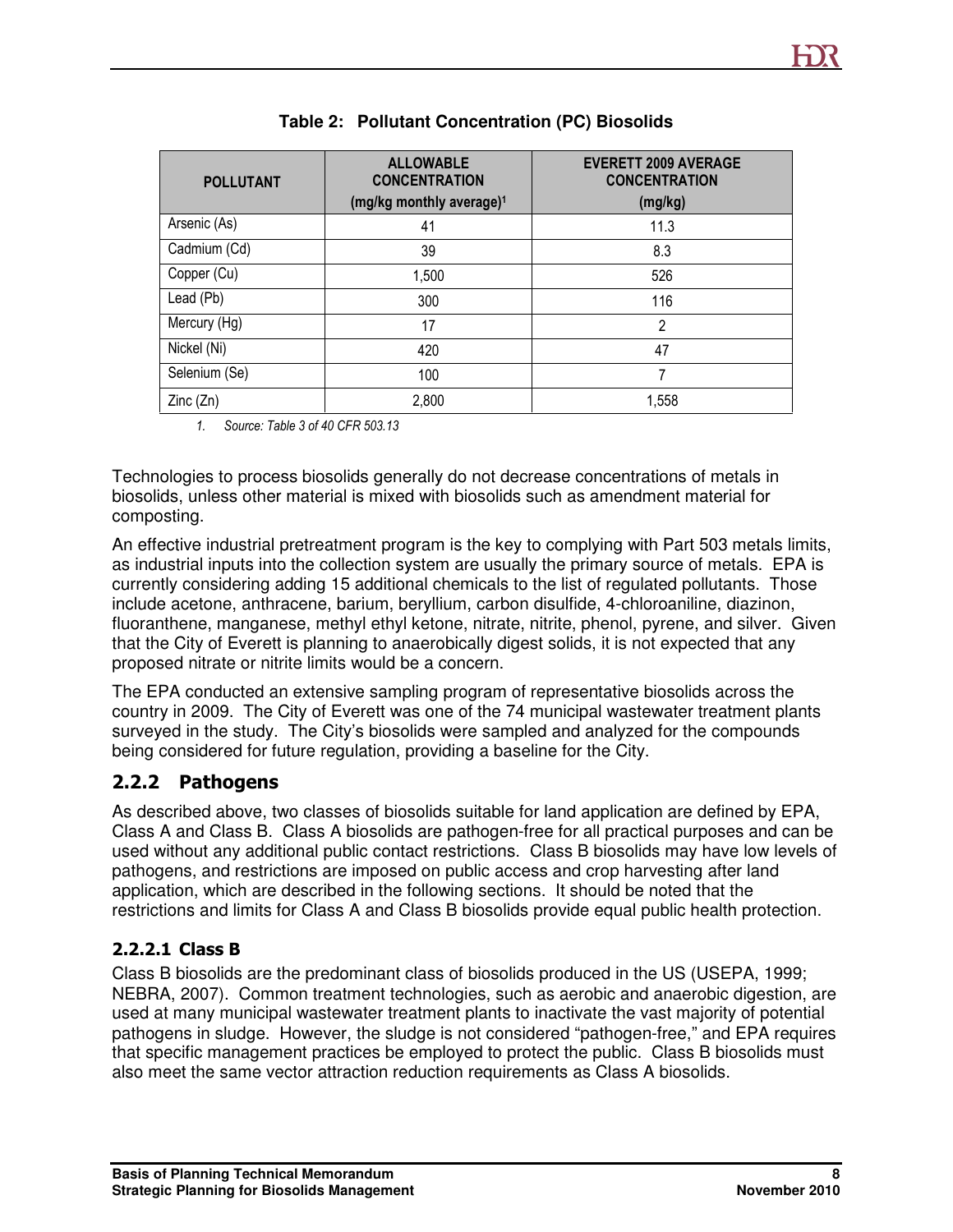Class B biosolids must meet one of several pathogen destruction alternatives including the following:

- Alternative 1: Meet monitoring requirements for fecal coliform.
- Alternative 2: Employ a process to significantly reduce pathogens (PSRP), or
- Alternative 3: Employ a process equivalent to a PSRP.

PSRPs include the following:

- Anaerobic digestion between 15 days at 35  $^{\circ}$ C (95  $^{\circ}$ F) to 60 days at 20  $^{\circ}$ C (68  $^{\circ}$ F).
- Aerobic digestion between 40 days at 20  $^{\circ}$ C (68  $^{\circ}$ F) to 60 days at 15  $^{\circ}$ C (59  $^{\circ}$ F).
- Air drying for at least 3 months.
- Composting temperature of the sludge must be 40  $^{\circ}$ C (104  $^{\circ}$ F) or higher for at least five days. For four hours of that period, the temperature must be 55  $\degree$ C (131  $\degree$ F) or higher.
- Lime stabilization the pH of the sludge must be raised to 12 for at least two hours, and must remain above 11.5 for 24 hours.

Alternative 3 for Class B biosolids requires approval of the USEPA or state regulatory agency. The regulating authority makes the decision on whether or not a process should be considered as equivalent to a PSRP. Both equivalent processes and PSRPs must meet specified pathogen requirements as well.

Biosolids treatment must include a method for reducing the attraction of vectors. Alternatives depend on the method of treatment and include 38 percent volatile solids (VS) destruction, a specific oxygen uptake rate of less than 1.5 mg oxygen per hour per gram total solids and other methods. Anaerobic digestion typically complies with the 38 percent VS destruction criteria.

Management practices are required to limit public and animal contact after Class B biosolids are applied and to allow natural processes to further inactivate potential pathogens. The management practices for Class B biosolids are in addition to the general management requirements specified in Subpart A of the Part 503 regulations, and are summarized in Table 3.

#### 2.2.2.2 Class A

Producing Class A biosolids may provide significant cost savings and flexibility for biosolids management depending on the treatment process and the quality of the final product. In some cases, Class A biosolids can generate revenue. However, Class A solids treatment technologies generally require increased capital and operations and maintenance (O&M) costs for processing. As discussed previously, the land application of Class B biosolids is subject to a variety of restrictions not required of Class A biosolids.

Class A pathogen reduction requirements include fecal coliforms of less than 1000 MPN/gram Total Solids (TS) or Salmonella of less than 3 MPN per 4 grams TS. The Most Probable Number (MPN) method is commonly used in microbiology. Alternatives for meeting Class A pathogen requirements are shown in Table 4**.** Pasteurization systems meet both Class A Alternative 1 and Alternative 5 (PFRP) of the Part 503 regulations.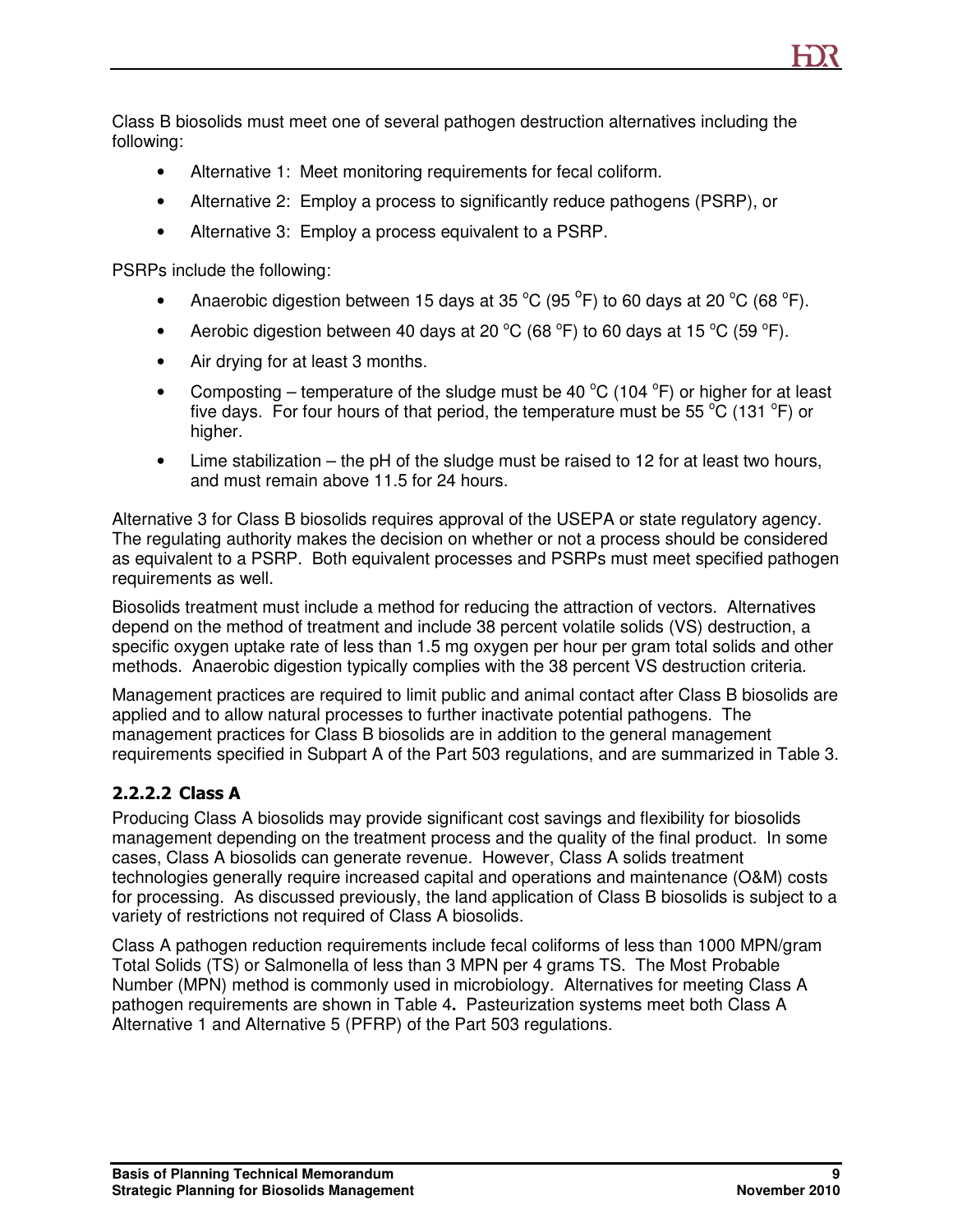| <b>LAND/CROP</b>                                                                                                                             | <b>REGULATION</b>                                                   |
|----------------------------------------------------------------------------------------------------------------------------------------------|---------------------------------------------------------------------|
| Land with a high potential for public exposure                                                                                               | Public access restricted for 1 year after biosolids<br>application  |
| Land with a low potential for public exposure                                                                                                | Public access restricted for 30 days after biosolids<br>application |
| Food crops, feed crops or fiber crops                                                                                                        | Not harvested for 30 days after biosolids<br>application            |
| Food crops with harvested parts that touch the<br>biosolids/soil mixture and are totally above the land<br>surface (e.g., melons, cucumbers) | Not harvested for 14 months after biosolids<br>application          |
| Food crops with harvested parts below the land<br>surface (e.g., root crops such as potatoes, carrots,<br>radishes)                          | Not harvested for 20 months after biosolids<br>application          |
| Animal grazing on a site                                                                                                                     | Restricted for 30 days after biosolids application                  |
| Turf placed on land with high potential for public<br>exposure or a lawn unless otherwise specified by<br>the permitting authority           | Restricted for 1 year after biosolids application                   |

| Table 3: Site Restrictions for Class B Biosolids Application |
|--------------------------------------------------------------|
|                                                              |

Thermal treatment means that specific time-temperature requirements must be met as specified by the Part 503 regulations. Figure 3 shows the time-temperature curve for sludge with a solids concentration less than seven percent and a contact time of at least 30 minutes (Regime D). Several regimes are specified in the regulations, but Regime D is most applicable to Everett's treatment process. Other time-temperature curves apply at different solids concentration and contact time regimes. All biosolids particles processed using this alternative must be subjected to the USEPA specified time-temperature regime, which means that batch or plug-flow processing must be employed – continuous flow processes with a detention time on or above the time-temperature curve are not acceptable.

A high pH-high temperature process is defined as the three following conditions: elevating the pH to more than 12 for at least 72 hours, maintaining the temperature of the sludge above 52°C for at least 12 hours while the pH is above 12, and air drying to over 50 percent solids after the 72-hour period of elevated pH.

| <b>ALTERNATIVE</b>                                                                   | <b>DESCRIPTION</b>                                                                                        |  |  |  |
|--------------------------------------------------------------------------------------|-----------------------------------------------------------------------------------------------------------|--|--|--|
| Alternative 1                                                                        | Thermally treated (must meet specific time-temperature requirements depending<br>on solids concentration) |  |  |  |
| Alternative 2                                                                        | High pH-high temperature (lime stabilization followed by air drying)                                      |  |  |  |
| Alternative 3 <sup>1</sup>                                                           | "Other Processes" - sampling required                                                                     |  |  |  |
| Alternative 41                                                                       | "Unknown Processes" - sampling required                                                                   |  |  |  |
| Alternative 5                                                                        | Use of a Process to Further Reduce Pathogens (PFRP)                                                       |  |  |  |
| Alternative 6                                                                        | Process equivalent to PFRP (requires approval of EPA's Pathogen Equivalency                               |  |  |  |
|                                                                                      | Committee)                                                                                                |  |  |  |
| <sup>1.</sup> These alternatives are not allowed under Washington state requisitions |                                                                                                           |  |  |  |

**Table 4: Alternatives for Meeting Part 503 Class A Requirements** 

ise alternatives are not allowed under washington state regulations.

Figure 4 shows a breakdown of how wastewater utilities are producing Class A biosolids in the US. By far, the most common method is to employ an EPA-prescribed technology (Alternative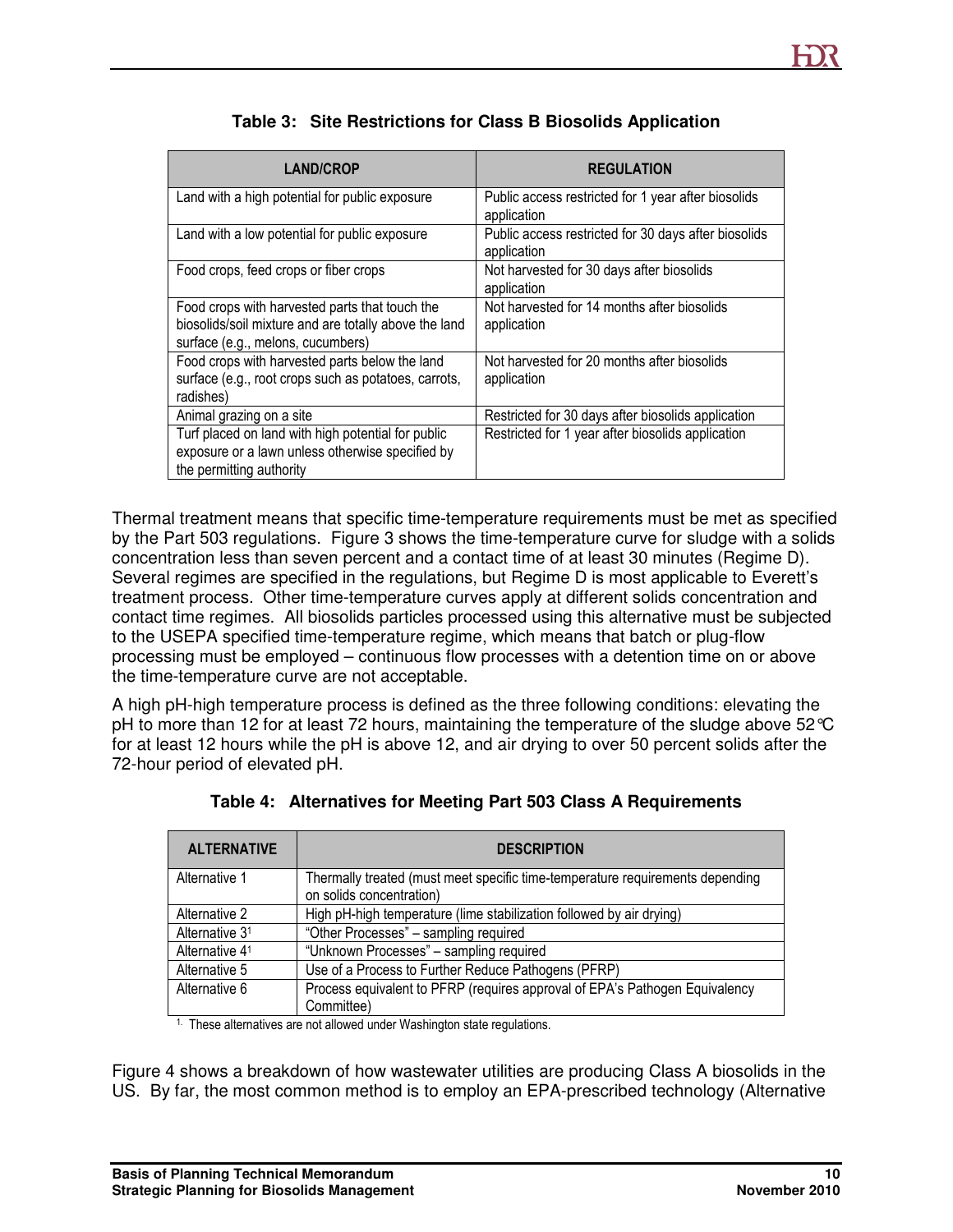5, Processes to Further Reduce Pathogens, or PFRPs). Alternatives 1 and 2 are the next most common methods for meeting Class A requirements.



**Figure 3: Class A Alternative 1, Regime D (solids concentration less than 7 percent, at least 30 minutes contact time)** 



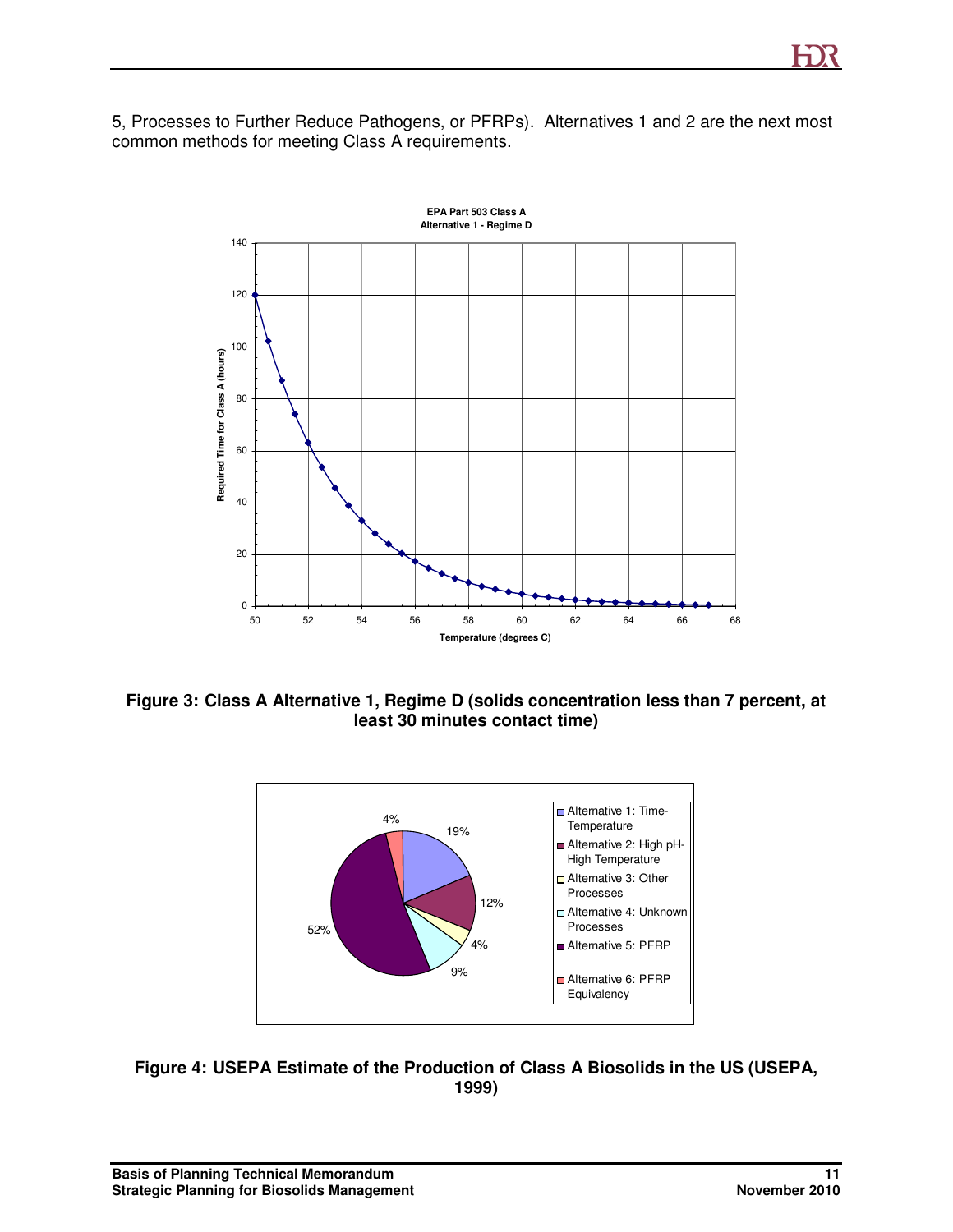Other processes can meet Class A criteria through Alternative 3. Biosolids must have enteric virus levels less than 1 Plaque-Forming Unit (PFU) per 4 g TS and viable helminth ova levels less than 1 per 4 g TS.

Treatment processes that do not meet the requirements of the three previously described methods ("unknown processes," Alternative 4) can be considered Class A biosolids if they meet the pathogen requirements already mentioned. Since this alternative relies on testing rather than an established process, the regulations stipulate that frequent sampling must be undertaken, but do not specify the number of samples to be taken.

Processing under Class A alternatives 3 and 4 rely on enteric virus and helminth ova testing, which can be expensive and time-consuming (4 weeks for helminth ova, and 2 weeks or longer for enteric viruses). There are also a limited number of accredited laboratories capable of performing these analyses. Washington has eliminated Alternatives 3 and 4 under state regulations.

PFRPs include composting, heat drying, heat treatment, thermophilic aerobic digestion (also known as autothermal thermophilic aerobic digestion or ATAD), beta ray irradiation, gamma ray irradiation, and pasteurization. Detailed descriptions of the requirements for these processes can be found in USEPA (2003).

New processes not specified by the USEPA can be considered equivalent to a PFRP. The permitting authority is responsible for determining if a process is equivalent, and this is generally the Pathogen Equivalency Committee (PEC) of the USEPA.

#### 2.2.3 Vector Attraction Reduction

Vector attraction reduction (VAR) requirements minimize the likelihood of environmental transport by vectors. These requirements are the same for Class A and Class B biosolids. Alternatives depend on the method of treatment and include 38 percent volatile solids (VS) destruction, a specific oxygen uptake rate of less than 1.5 mg oxygen per hour per gram TS, and other more complex methods. In general, pathogen reduction must be achieved prior to or at the same time as vector attraction reduction for biosolids to be considered Class A. Problems with pathogen re-growth led EPA to include this provision. This means that pasteurization must be upstream of digestion to meet the regulatory requirements.

#### 2.2.4 Management Practices

A number of management practices are required by the Part 503 regulations and apply to bulk application of both Class A and Class B biosolids.

#### 2.2.4.1 General

General management practices required for land application include providing buffer zones around wells, surface water, and property boundaries; not causing any adverse impact to threatened or endangered species; and not applying biosolids to flooded, frozen, or snowcovered land.

#### 2.2.4.2 Agronomic Application Rate

Biosolids must be applied at an agronomic rate, and nitrogen is most commonly used to determine the agronomic rate for biosolids application. As defined in 40 CFR 503:

"Agronomic rate is the…application rate (dry weight basis) designed: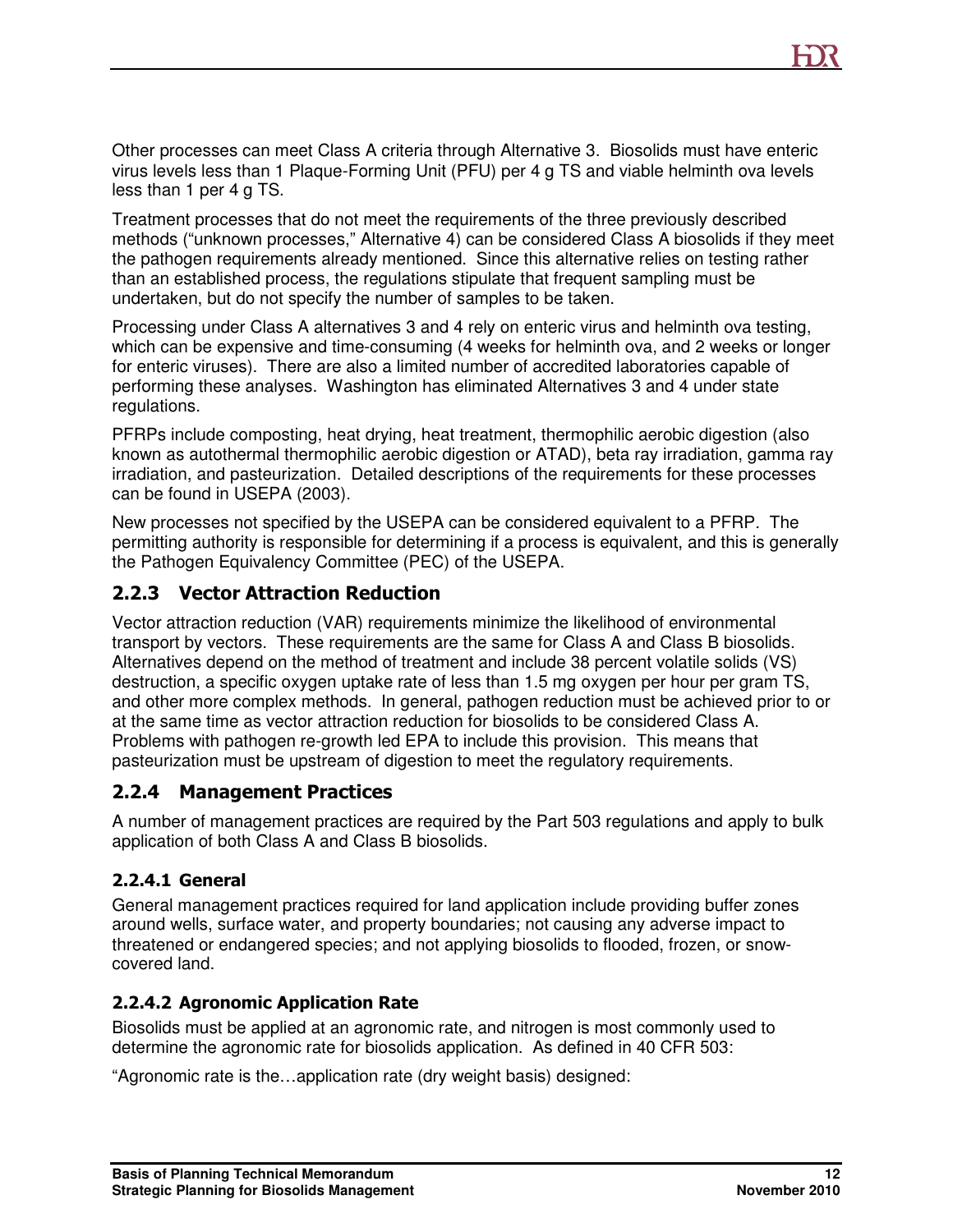To provide the amount of nitrogen needed by the food crop, feed crop, fiber crop, cover crop, or vegetation grown on land; and

To minimize the amount of nitrogen…that passes between the root zone of the crop or vegetation grown on the land to the groundwater.

Excess nitrogen applied to land could result in nitrate contamination of groundwater. The agronomic rate must be determined by considering total and available nitrogen in the biosolids and the expected yield of the crop or vegetation.

In some states the application rate of nitrogen "shall not exceed the agronomic rate for the particular cultivar grown," with agronomic rate defined as "a rate of biosolids or domestic septage which matches *nutrient* requirements for a specific crop on an annual basis." Rates also must be applied so that runoff, erosion, leaching, nuisance conditions, or groundwater contamination are prevented.

Changing policy in the preparation of NPDES permits has resulted in inclusion of conditions that specify agronomic rates of phosphorus. USEPA may follow what many states have adopted - a Phosphorus Index to manage phosphorus loading on land application sites. The Phosphorus Index is a risk management-based approach that takes into account transport and source factors to estimate the potential for off-site movement of phosphorus from a given site. The Natural Resources Conservation Services (NRCS) developed Phosphorus Indices for states (NRCS Agronomy Technical Note No. 26 – Revised, October 2001). This guidance document was developed as an assessment tool to help land managers assess the risk of offsite phosphorus migration for an individual site, but was not designed to determine compliance with water quality regulations.

The Phosphorus Index includes worksheets for agricultural land application sites to generate a site rating based on transport and source factors, and use the site rating to assign a vulnerability class (low, medium, high, very high) indicating the potential for offsite transport. This process uses the transport and source factors shown in Table 5.

| <b>TRANSPORT FACTORS</b>                | <b>SOURCE FACTORS</b>                      |
|-----------------------------------------|--------------------------------------------|
| Soil erosion (sheet and rill, wind)     | Soil test phosphorus (P) concentration     |
| Irrigation-induced erosion              | Commercial P fertilizer application rate   |
| Runoff class                            | Commercial P fertilizer application method |
| Flooding frequency                      | Organic P source application rate          |
| Distance to surface waters/buffer width | Organic P source application method        |
| Subsurface drainage                     |                                            |

|  | Table 5. Phosphorus Index Transport and Source Factors |  |  |  |  |  |
|--|--------------------------------------------------------|--|--|--|--|--|
|--|--------------------------------------------------------|--|--|--|--|--|

Additional research is being conducted regarding the use of phosphorus indices. Agronomic phosphorus loading limitations have the potential to increase land requirements two to three times beyond that required based on agronomic nitrogen loadings. In general, the agronomic phosphorus loading rates would place more severe restrictions on wastewater treatment plants (WWTPs) that employ phosphorus removal, whereby significant amounts of phosphorus leave the plant site as stored phosphorus in biosolids, or land apply biosolids in phosphorus-limited watersheds. This could impact WWTPs, since phosphorus may be a critical issue in the future for certain watersheds throughout the US and in Washington where biosolids are currently applied. Washington State does not currently require that a Phosphorus Index be used.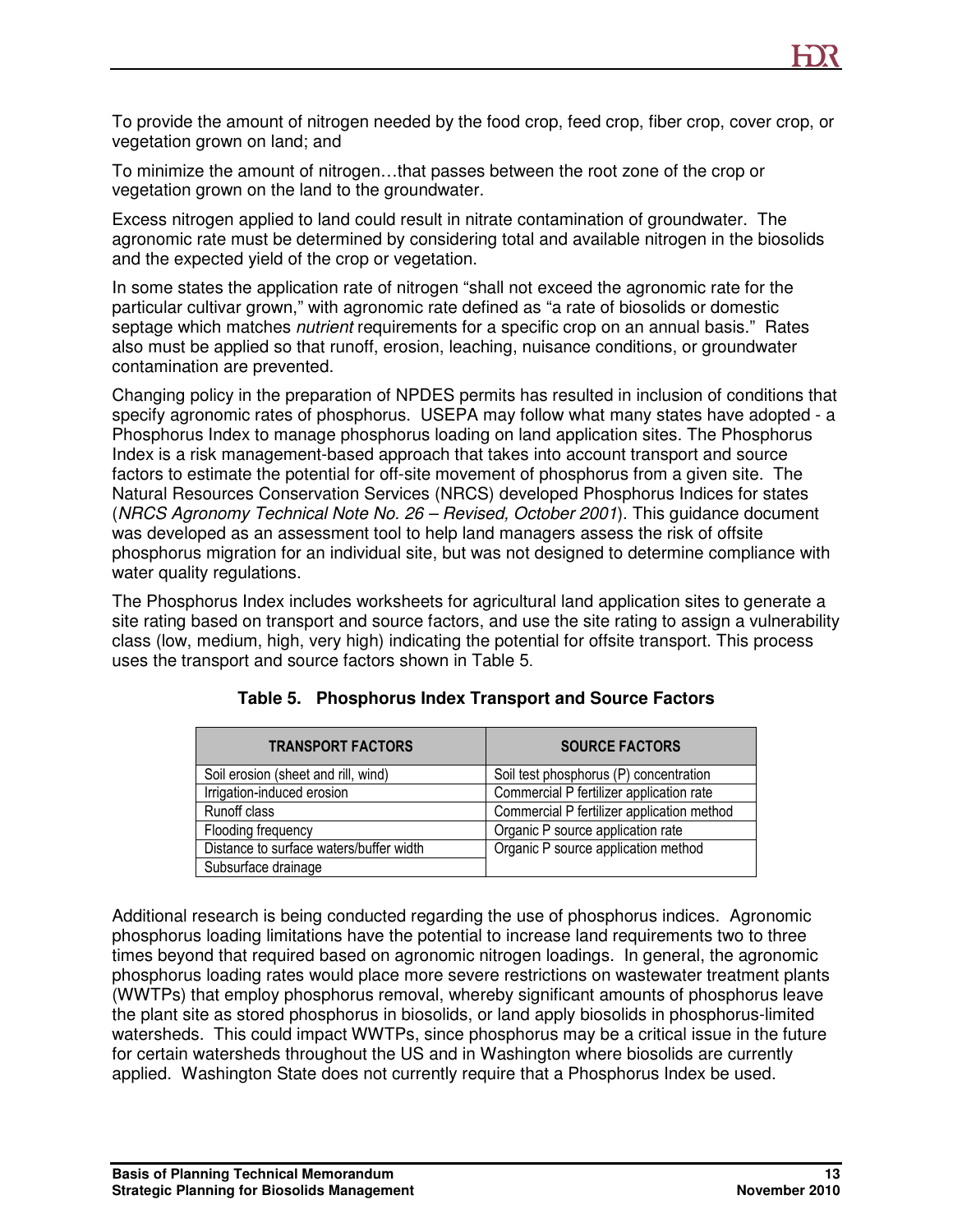### 2.2.5 Monitoring

Microbiological monitoring for either fecal coliforms or Salmonella sp. is required for all Class A biosolids alternatives and all Class B biosolids except Class B Alternative 2. Monitoring must be at the time of biosolids use, at the time the biosolids are prepared for sale or give away in a bag or other container for land application, or at the time the biosolids or material derived from the biosolids (e.g. compost) is prepared.

Monitoring requirements vary by the size of the wastewater utility and the method of sludge processing as shown in Table 6. Since Everett only produces biosolids on a periodic basis, the City monitors biosolids by taking samples throughout the lagoons twice per year. In addition, the Waste Secondary Sludge (WSS) is sampled on a quarterly basis.

| AMOUNT OF BIOSOLIDS PER 365-DAY<br><b>PERIOD</b> |                         | <b>MINIMUM FREQUENCY</b>                  |
|--------------------------------------------------|-------------------------|-------------------------------------------|
| DRY METRIC TONS                                  | <b>DRY ENGLISH TONS</b> |                                           |
| $0 - 290$                                        | $0 - 320$               | Once per year                             |
| 290-1,500                                        | 320-1,654               | Once per quarter<br>(four times per year) |
| 1,500-15,000                                     | 1,654-16,540            | Once per 60 days<br>(six times per year)  |
| 15,000 or greater                                | 16,540 or greater       | Once per month<br>(12 times per year)     |

**Table 6: Frequency of Monitoring Required by Part 503 Regulations** 

Reprint of Table 3-4 from USEPA, 2003

# 2.3 Washington State Regulations

Washington State regulates biosolids under Chapter 70.95J RCW. Chapter 70.95J recognizes biosolids as a valuable commodity, and specifies implementation of a program that maximizes beneficial use. The state requirements are found in Chapter 173-308 of the Washington Administrative Code (WAC). The state program meets federal minimum requirements and has added requirements including, but not limited to, the following:

- Biosolids must not contain a significant amount of manufactured inerts (e.g. plastics, debris). Typically, this requirement is met by screening the wastewater at the municipality's treatment plant.
- As mentioned previously, federal Class A alternatives 3 and 4 are not allowed under state regulations.
- For all practical purposes, the state rule does not allow biosolids to be disposed of (e.g. landfill) on a long-term basis.
- Biosolids generators and all entities managing biosolids must obtain a state permit and pay permit fees.
- The state rule has certain exemptions for research.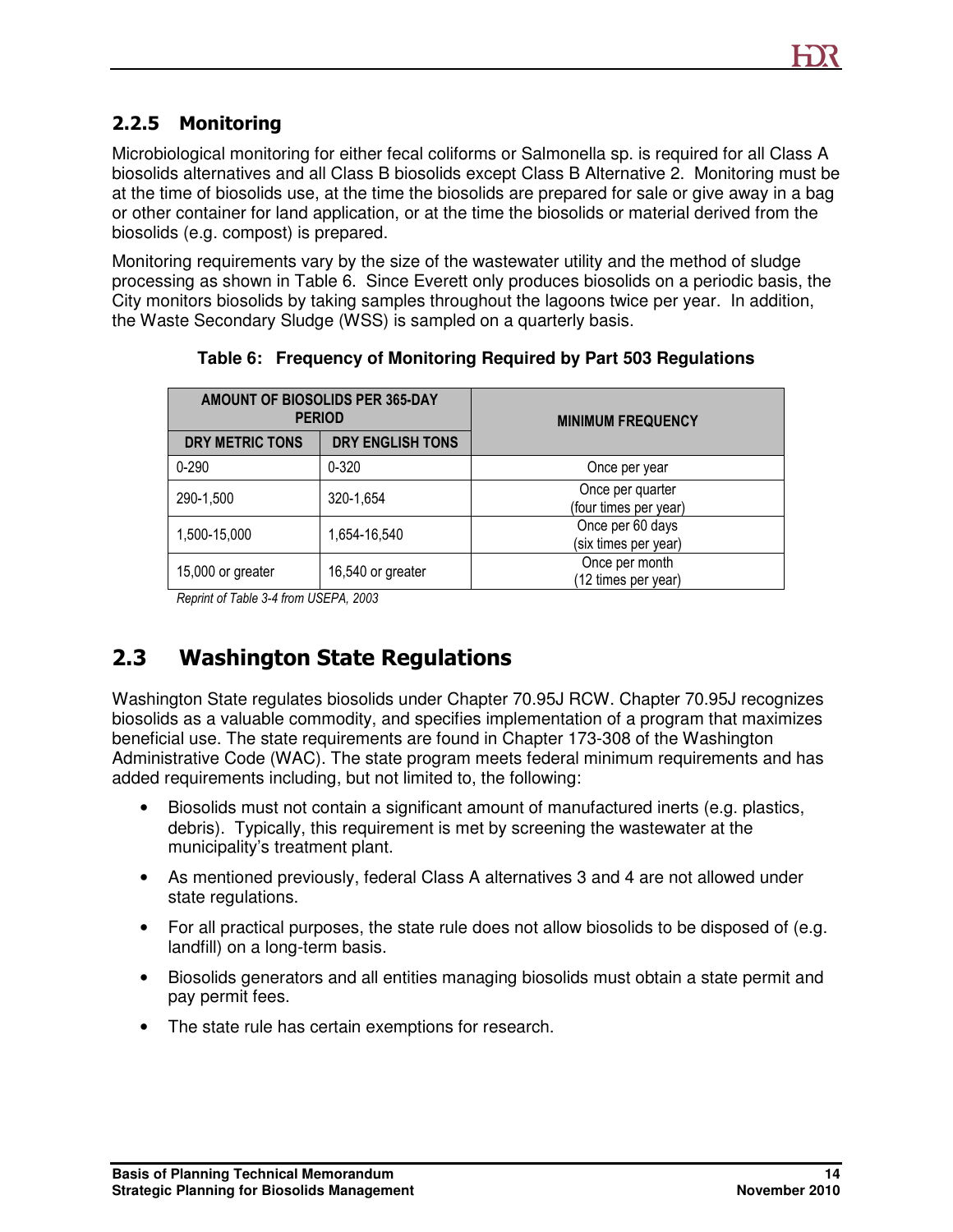# 2.4 Other Regulatory Issues

The National Academies of Science (NAS) completed an assessment of the science that supports the Part 503 Rule, and concluded that there is no evidence that current biosolids management practices under existing regulations are not safe, but that more research is required to update the science behind the regulations (National Research Council, 2002). NAS concerns included the synergistic effects of chemical pollutants and pathogens, and pathogens and chemical pollutants not considered in the risk assessment of the Part 503 Rule. As a result of NAS recommendations, USEPA may begin a review of the Part 503 Rule every five years, as is done for other USEPA-promulgated rules. USEPA is currently reviewing the Part 503 regulations and is expected to issue an updated version in the near future.

### 2.4.1 Pathogen Re-growth and Reactivation

Recent Water Environment Research Foundation (WERF) research has shown that fecal coliform, the indicator organism commonly used for pathogens, sometimes reactivates and/or re-grows after mechanical dewatering of solids. This has occurred with a variety of anaerobic digestion processes, both Class B and Class A. Research is ongoing to further understand the mechanisms and causes of this phenomenon. Research to date has shown that high solids centrifuges have the most potential to reactivate or re-grow fecal coliform. The City's contractors typically use high-solids centrifuges to dewater biosolids removed from the lagoon.

### 2.4.2 Trace Organic Compounds

Pharmaceuticals, personal care products, their intermediates, and other organic compounds have been found at very low levels in the environment, including in biosolids. Risks from current biosolids management practices are not completely known, but to date no increased risk from current biosolids management practices has been demonstrated. A recent Water Environment Research Foundation report (WERF, 2010) addresses the status of the science, risks, and public perception surrounding this complex issue.

# 2.5 Local Drivers

Increasing urbanization and development of agricultural land are making it increasingly difficult to find and permit sites for land application of biosolids. Although land application is still a relatively economical method, the availability of suitable local agricultural land is decreasing. Also, use of biosolids products have come under increasing regulatory restrictions in recent years and what once was considered best practice may not now be allowed.

Development around the Everett WPCF is causing increased scrutiny and the potential for increased odor complaints from activities at the WPCF. However, capital improvements over the past few years have reduced odors from the facility and complaints from neighbors. There have been no odor complaints directly attributed to the WPCF in the last two years.

# 2.6 Public Perception

Political divisions and conflicts have emerged over the management of biosolids around the US, particularly in California, Virginia, and Pennsylvania, but most recently in Washington State. Local ordinances have been passed banning either Class B or all biosolids land application. Growing and more organized opposition to current biosolids management practices are forcing some utilities to apply biosolids in more remote areas or further process solids in order to manage biosolids in alternative ways. In contrast, the City of Everett has an excellent biosolids